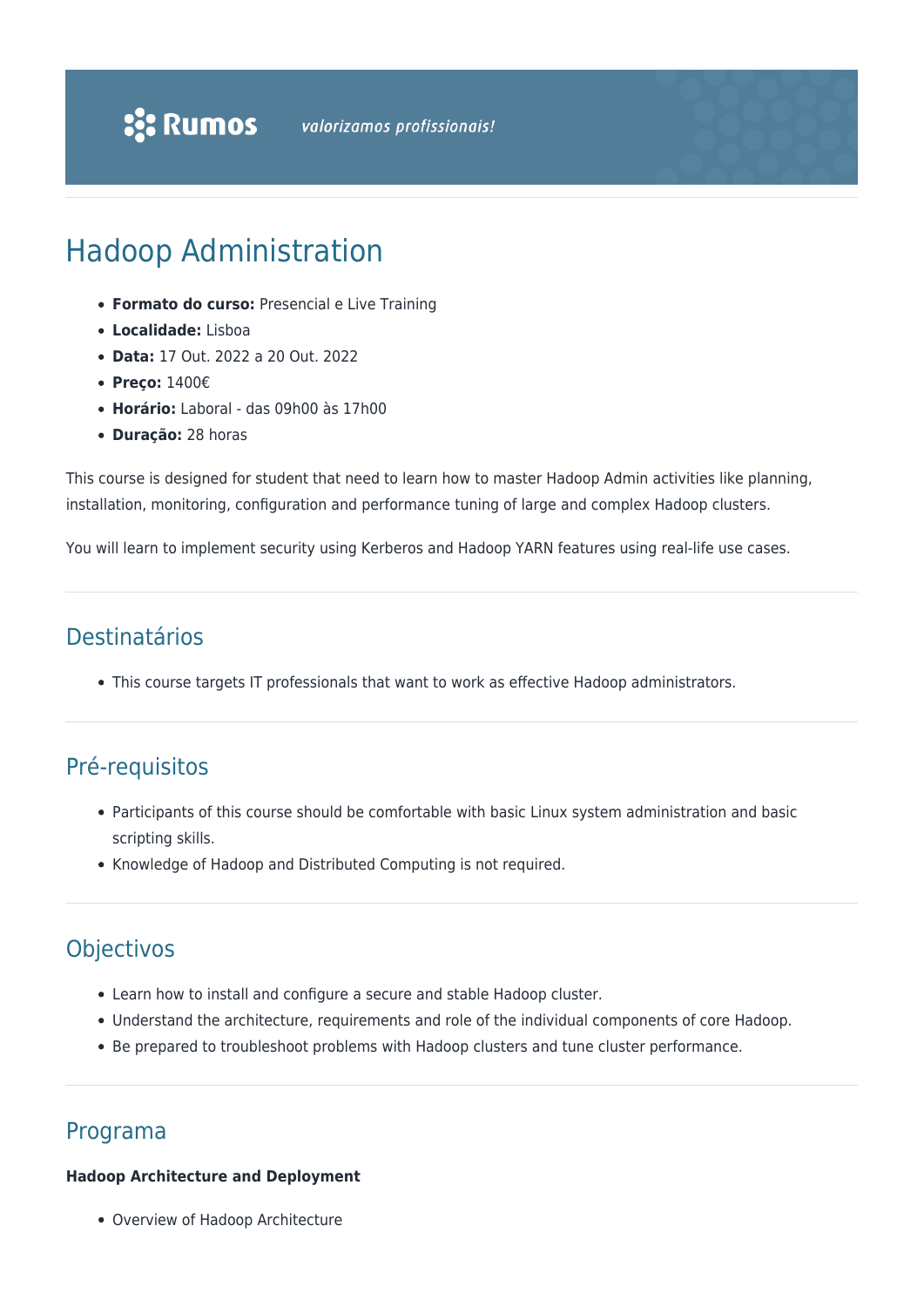- Building and compiling Hadoop
- Installation methods
- Setting up host resolution
- Installing a single-node cluster HDFS components
- Installing a single-node cluster YARN components
- Installing a multi-node cluster
- Configuring Hadoop Gateway node
- Decommissioning nodes
- Adding nodes to the cluster

#### **Maintaining Hadoop Cluster HDFS**

- Configuring HDFS block size
- Setting up Namenode metadata location
- Loading data into HDFS
- Configuring HDFS replication
- HDFS balancer
- Ouota configuration
- HDFS health and FSCK
- Configuring rack awareness
- Recycle or trash bin configuration
- Distcp usage
- Controlling block report storm
- Configuring Datanode heartbeat

#### **Maintaining Hadoop Cluster – YARN and MapReduce**

- Running a simple MapReduce program
- Hadoop streaming
- Configuring YARN history server
- Job history web interface and metrics
- Configuring ResourceManager components
- YARN containers resource allocations
- ResourceManager Web UI and IMX metrics
- Preserving ResourceManager states

#### **High Availability**

- Namenode HA using shared storage
- ZooKeeper configuration
- Namenode HA using Journal node
- Resourcemanager HA using ZooKeeper
- Rolling upgrade in HA
- Configuring shared cache manager
- Configuring HDFS cache
- HDFS snapshots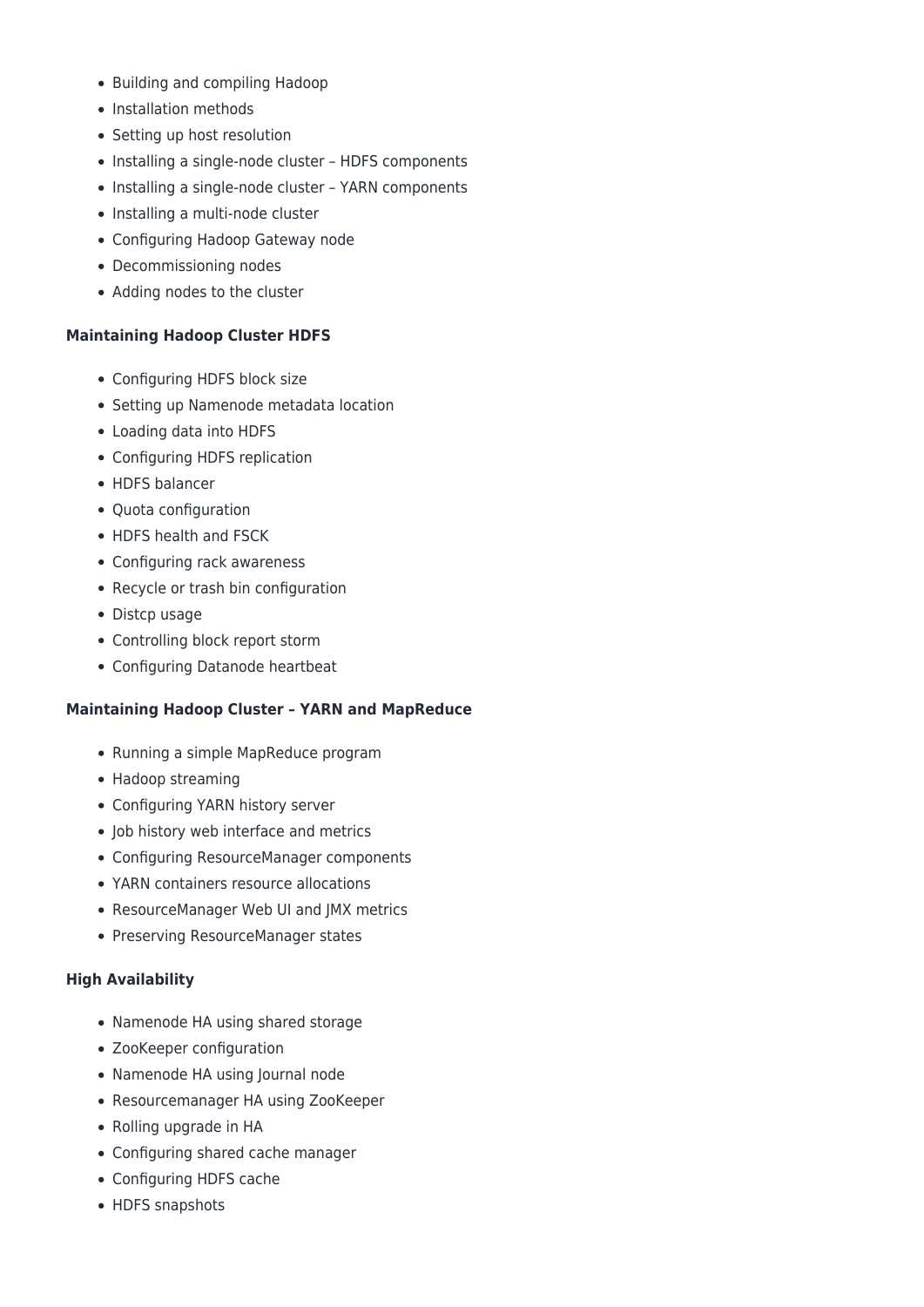- Configuring storage-based policies
- Configuring HA for Edge nodes

#### **Schedulers**

- Configuring users and groups
- Fair Scheduler configuration
- Fair Scheduler pools
- Configuring job queues
- Job queue ACLs
- Configuring Capacity Scheduler
- Queuing mappings in Capacity Scheduler
- YARN and Mapred commands
- YARN label-based scheduling
- YARN SLS

#### **Backup and Recovery**

- Initiating Namenode saveNamespace
- Using HDFS Image Viewer
- Fetching parameters which are in-effect
- Configuring HDFS and YARN logs
- Backing up and recovering Namenode
- Configuring Secondary Namenode
- Promoting Secondary Namenode to Primary
- Namenode recovery
- Namenode roll edits Online mode
- Namenode roll edits Offline mode
- Datanode recovery Disk full
- Configuring NFS gateway to serve HDFS
- Recovering deleted files

#### **Data Ingestion and Workflow**

- Hive server modes and setup
- Using MySQL for Hive metastore
- Operating Hive with ZooKeeper
- Loading data into Hive
- Partitioning and Bucketing in Hive
- Hive metastore database
- Designing Hive with credential store
- Configuring Flume
- Configure Oozie and workflows

#### **Performance Tuning**

• Tuning the operating system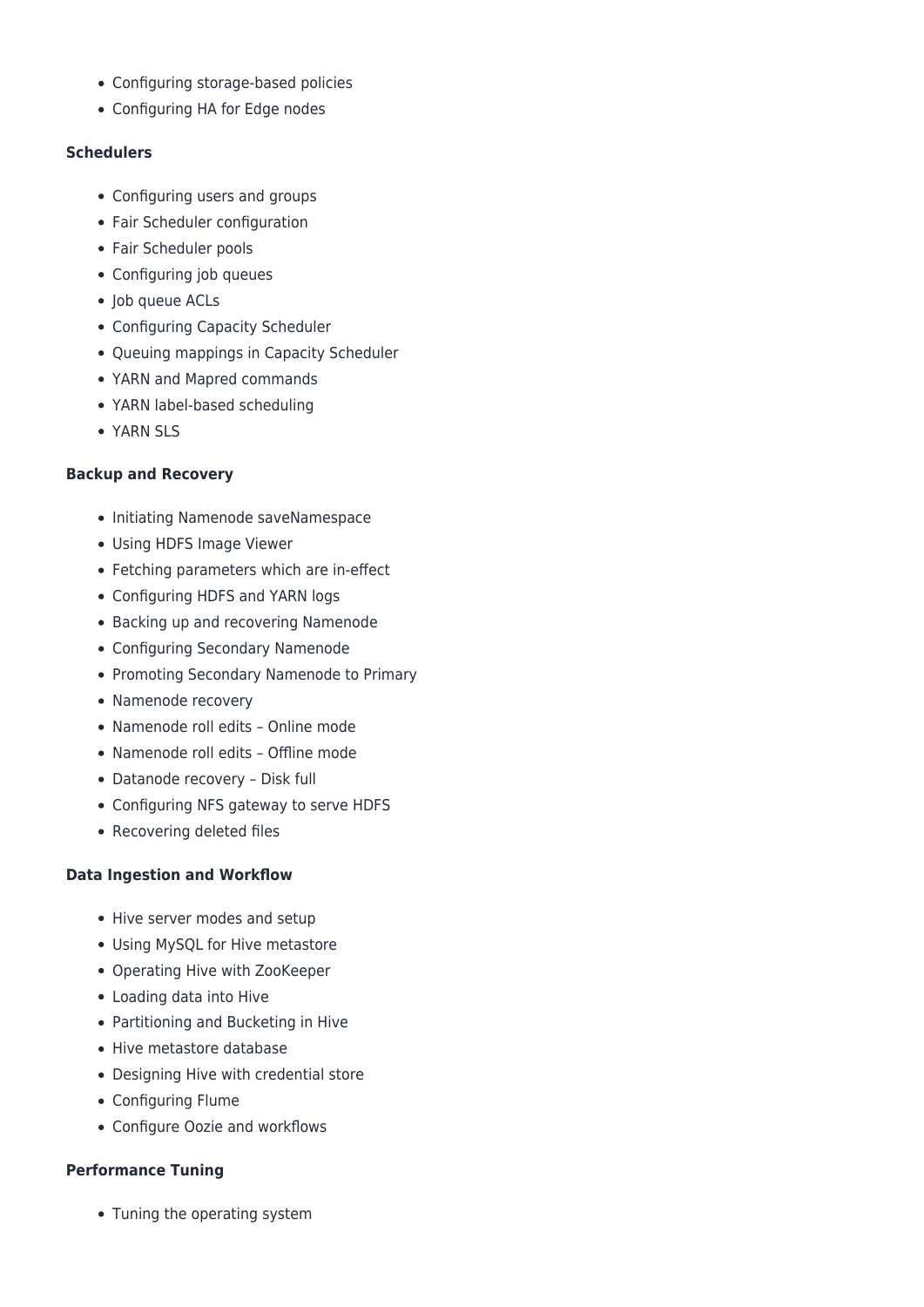- Tuning the disk
- Tuning the network
- Tuning HDFS
- Tuning Namenode
- Tuning Datanode
- Configuring YARN for performance
- Configuring MapReduce for performance
- Hive performance tuning
- Benchmarking Hadoop cluster

#### **HBase Administration**

- Setting up single node HBase cluster
- Setting up multi-node HBase cluster
- Inserting data into HBase
- Integration with Hive
- HBase administration commands
- HBase backup and restore
- Tuning HBase
- HBase upgrade
- Migrating data from MySQL to HBase using Sqoop

### **Cluster Planning**

- Disk space calculations
- Nodes needed in the cluster
- Memory requirements
- Sizing the cluster as per SLA
- Network design
- Estimating the cost of the Hadoop cluster
- Hardware and software options

#### **Troubleshooting and Diagnostics**

- Namenode troubleshooting
- Datanode troubleshooting
- Resourcemanager troubleshooting
- Diagnose communication issues
- Parse logs for errors
- Hive troubleshooting
- HBase troubleshooting

#### **Security**

- Encrypting disk using LUKS
- Configuring Hadoop users
- HDFS encryption at Rest